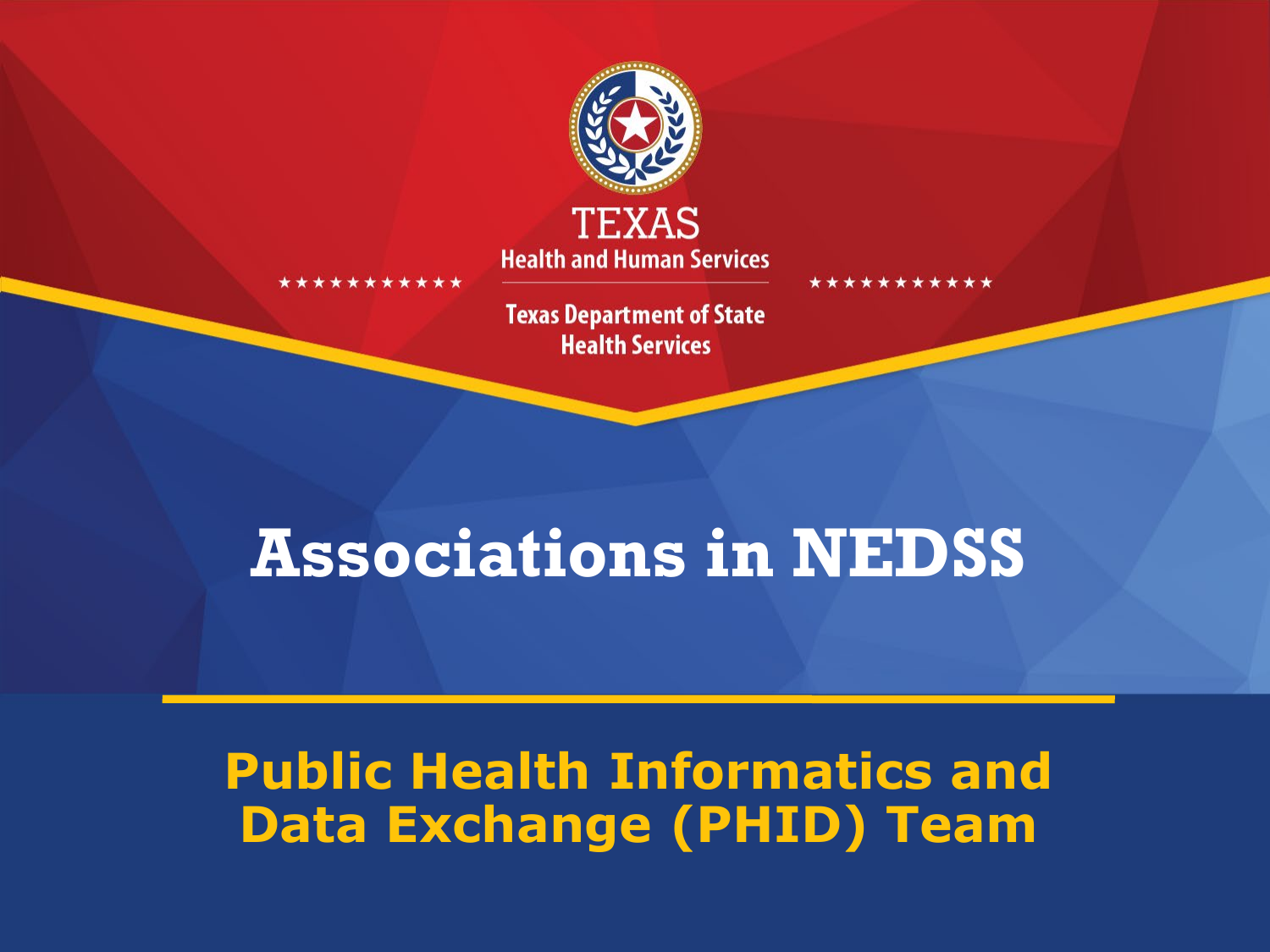# **Associations**



**Texas Department of State Health Services** 

- All events are stored in the patient record.
- Associations keep relevant investigation documentation organized.
- Events can be auto-associated or manually associated to an investigation.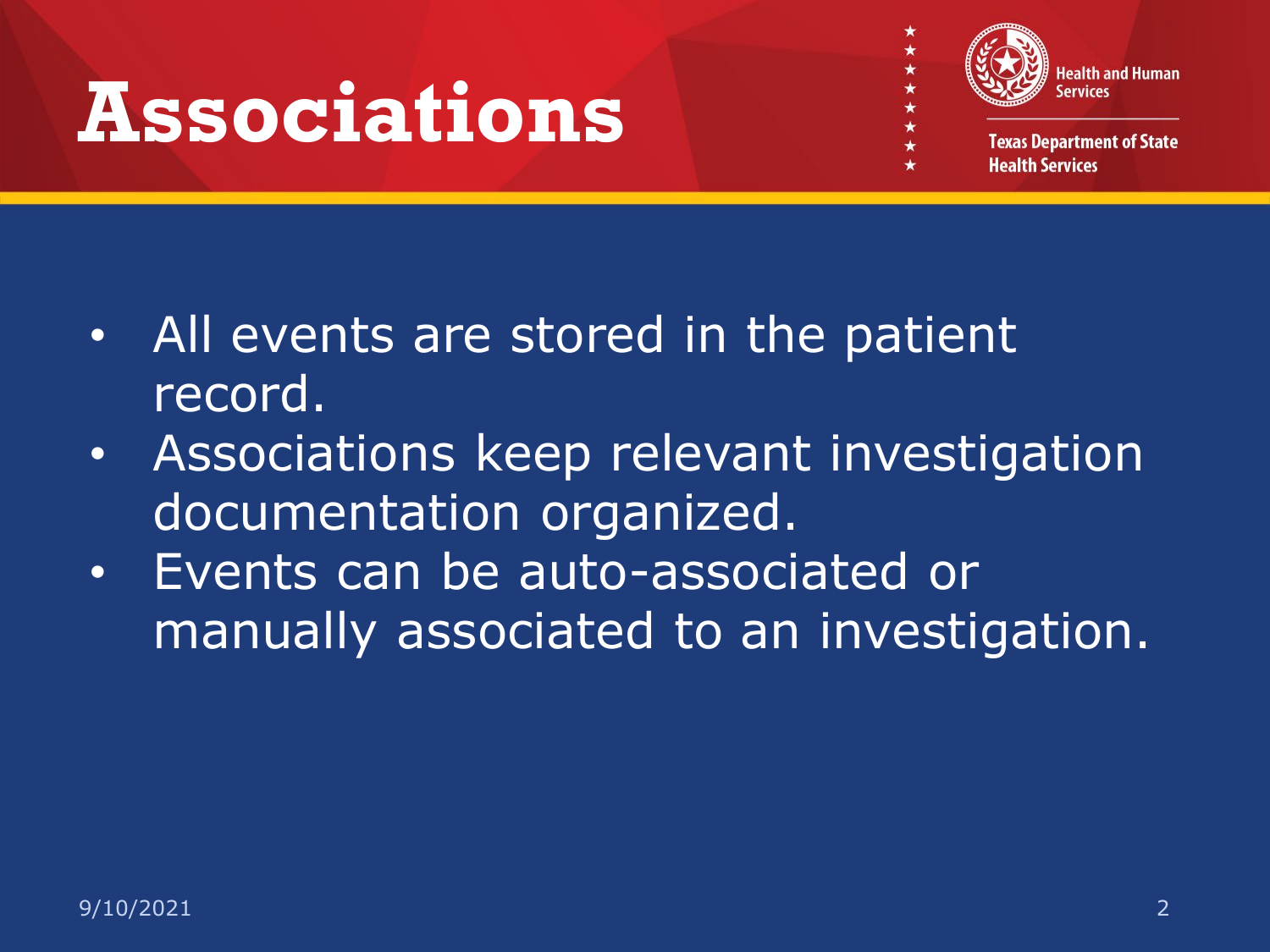### **Auto-Associations**



 $\star$ 

 $\star$ 

**Texas Department of State Health Services** 

If you have a lab or morbidity report to enter, start by entering that event first. Create the investigation from that lab or morbidity report to autoassociate.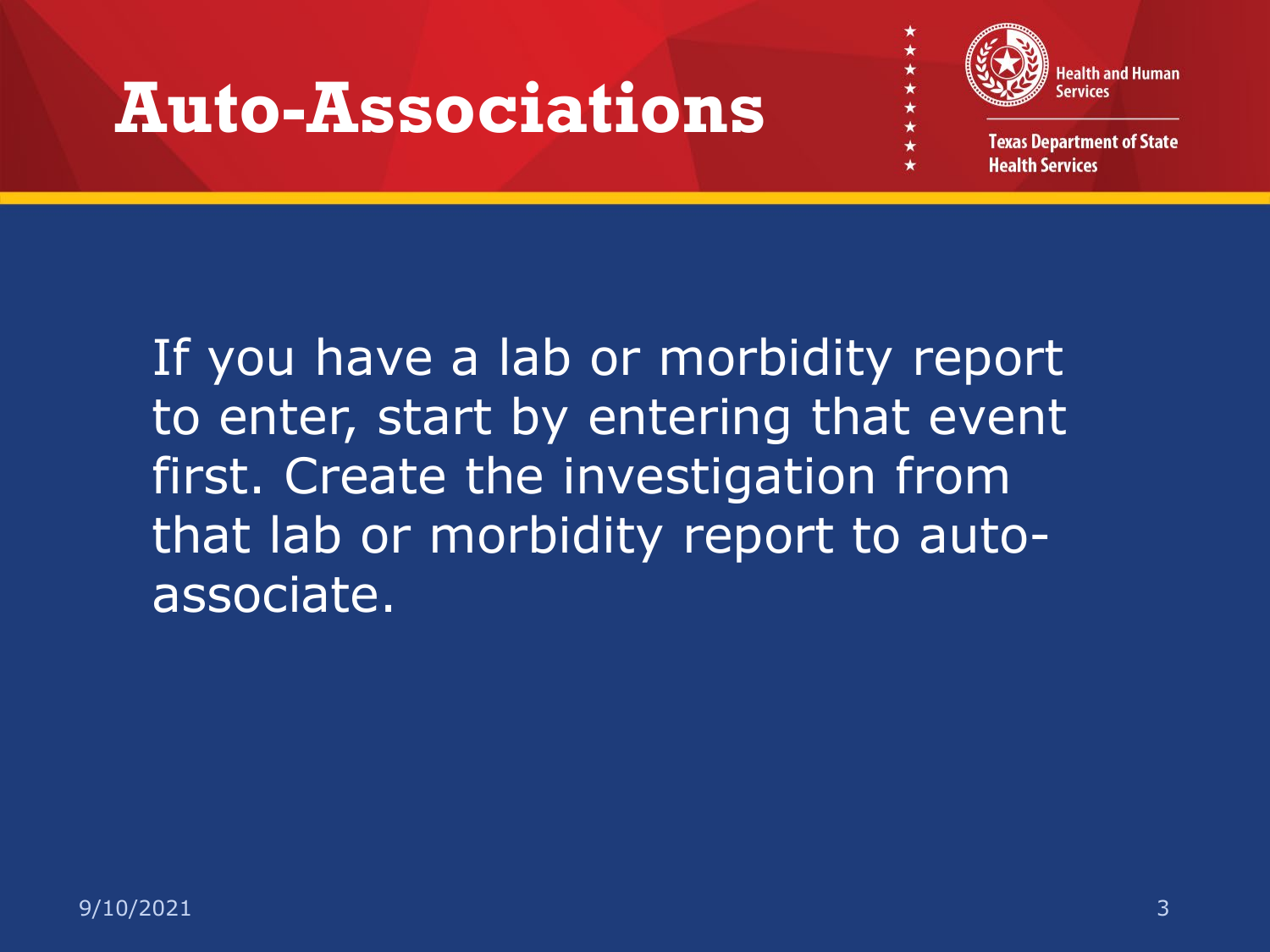### **Auto-Associations**



**Health Services** 

If the lab or morbidity report was already entered or imported into NEDSS, you can create the investigation from that lab or morbidity report by choosing *Create Investigation*. It will auto-associate.

| Home   Data Entry   Merge Patients   Open Investigations   Reports   System Management | Help   Logout                                                             |       |
|----------------------------------------------------------------------------------------|---------------------------------------------------------------------------|-------|
| <b>View Lab Report</b>                                                                 | User: Pamela Stuart                                                       |       |
|                                                                                        | View File   Return to Documents Requiring Review   View Events            |       |
| Mark as Reviewed<br><b>Transfer Ownership</b>                                          | <b>Associate Investigations</b><br>Edit<br>Create Investigation<br>Delete | Print |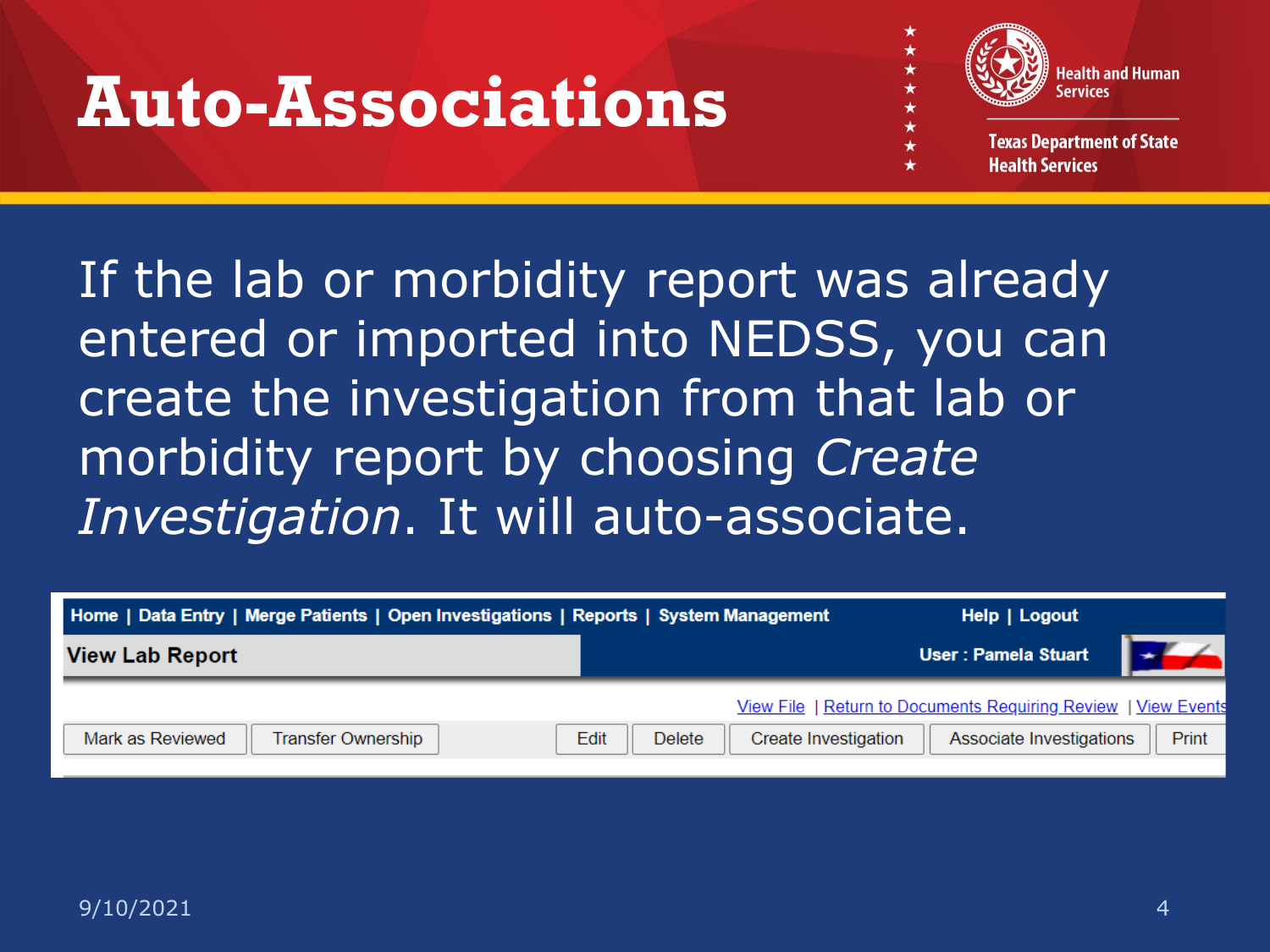### **View Associations**



**Health Services** 

To see the associations of an investigation, you can open the investigation, Supplemental Info tab and scroll to the Associations section. Any events that are currently associated with the investigation will be displayed.

| <b>Patient</b>                                                                                                                                                           | Case Info                                               | <b>Exposures</b> |            | <b>Clinical</b>                                   |  | <b>Lab Results</b>  | <b>Contact Tracing</b> |               | <b>Contact Records</b> | Supplemental<br>Info |  |  |  |
|--------------------------------------------------------------------------------------------------------------------------------------------------------------------------|---------------------------------------------------------|------------------|------------|---------------------------------------------------|--|---------------------|------------------------|---------------|------------------------|----------------------|--|--|--|
| Go to: Associations   Notes and Attachments   History                                                                                                                    |                                                         |                  |            |                                                   |  |                     |                        |               |                        |                      |  |  |  |
| <b>Collapse Sections</b>                                                                                                                                                 |                                                         |                  |            |                                                   |  |                     |                        |               |                        |                      |  |  |  |
| $\Box$ Associations<br>Back to top                                                                                                                                       |                                                         |                  |            |                                                   |  |                     |                        |               |                        |                      |  |  |  |
| <b>Collapse Subsections</b>                                                                                                                                              |                                                         |                  |            |                                                   |  |                     |                        |               |                        |                      |  |  |  |
| Associated Lab Reports                                                                                                                                                   |                                                         |                  |            |                                                   |  |                     |                        |               |                        |                      |  |  |  |
| <b>Date</b><br><b>Date</b><br><b>Reporting Facility/Provider</b><br><b>Test Results</b><br><b>Program Area</b><br><b>Event ID</b><br><b>Received</b><br><b>Collected</b> |                                                         |                  |            |                                                   |  |                     |                        |               |                        |                      |  |  |  |
| 08/18/2021<br>12:00 AM                                                                                                                                                   | <b>Reporting Facility:</b><br>Navarro Regional Hospital |                  | 08/16/2021 | <b>SARS</b> coronavirus:<br><b>Rapid PCR Tets</b> |  |                     |                        | <b>IDEAS-</b> | Meningitis/Invasive    |                      |  |  |  |
|                                                                                                                                                                          |                                                         |                  |            | positive                                          |  |                     |                        |               | <b>Respiratory</b>     |                      |  |  |  |
|                                                                                                                                                                          | Associated Morbidity Reports                            |                  |            |                                                   |  |                     |                        |               |                        |                      |  |  |  |
| <b>Date Received</b>                                                                                                                                                     |                                                         | <b>Condition</b> |            | <b>Report Date</b>                                |  |                     | <b>Type</b>            |               | <b>Observation ID</b>  |                      |  |  |  |
| Nothing found to display.                                                                                                                                                |                                                         |                  |            |                                                   |  |                     |                        |               |                        |                      |  |  |  |
| Associated Treatments                                                                                                                                                    |                                                         |                  |            |                                                   |  |                     |                        |               |                        |                      |  |  |  |
| <b>Date</b>                                                                                                                                                              | <b>Treatment</b>                                        |                  |            |                                                   |  | <b>Treatment ID</b> |                        |               |                        |                      |  |  |  |
| Nothing found to display.                                                                                                                                                |                                                         |                  |            |                                                   |  |                     |                        |               |                        |                      |  |  |  |
| Associated Vaccinations                                                                                                                                                  |                                                         |                  |            |                                                   |  |                     |                        |               |                        |                      |  |  |  |
| <b>Vaccine Administered</b><br><b>Vaccination ID</b><br><b>Date Administered</b>                                                                                         |                                                         |                  |            |                                                   |  |                     |                        |               |                        |                      |  |  |  |
| Nothing found to display.<br>Associated Documents                                                                                                                        |                                                         |                  |            |                                                   |  |                     |                        |               |                        |                      |  |  |  |
|                                                                                                                                                                          |                                                         |                  |            |                                                   |  |                     |                        |               |                        |                      |  |  |  |
| <b>Date Received</b>                                                                                                                                                     |                                                         | <b>Type</b>      |            | <b>Purpose</b>                                    |  | <b>Description</b>  |                        |               | <b>Document ID</b>     |                      |  |  |  |
| Nothing found to display.                                                                                                                                                |                                                         |                  |            |                                                   |  |                     |                        |               |                        |                      |  |  |  |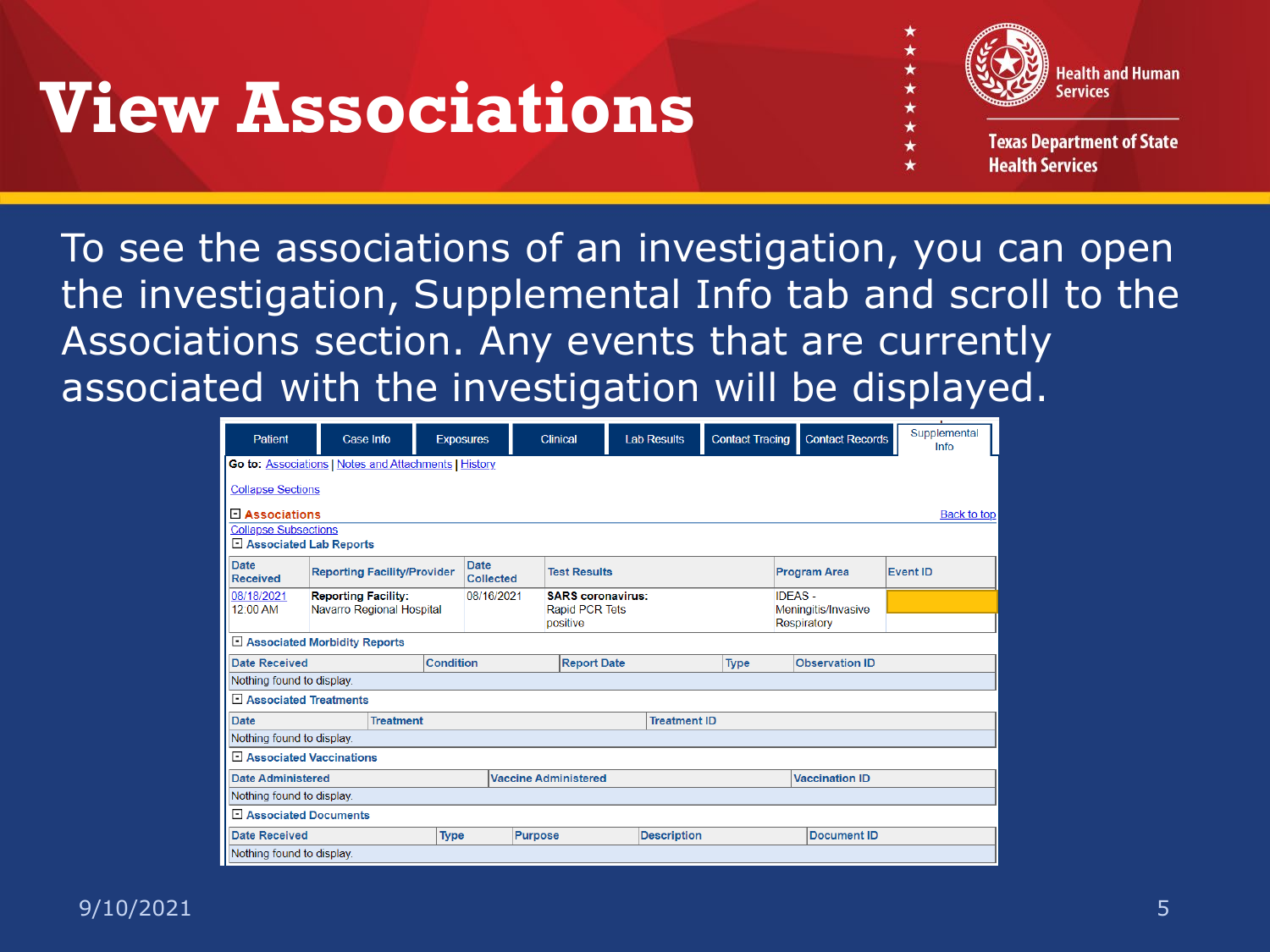# **View Associations**



**Health and Human** 

**Texas Department of State Health Services** 

#### You can also view the associations by opening the Patient file, Events tab, *Associated With* column.



| <b>C</b> Investigations (0)<br><b>Add New Back To Top</b> |                                                                                                    |                                 |                                                                                                                                                                                                                                                                                                                                                                   |                           |                           |                                      |  |  |  |  |  |  |
|-----------------------------------------------------------|----------------------------------------------------------------------------------------------------|---------------------------------|-------------------------------------------------------------------------------------------------------------------------------------------------------------------------------------------------------------------------------------------------------------------------------------------------------------------------------------------------------------------|---------------------------|---------------------------|--------------------------------------|--|--|--|--|--|--|
|                                                           | Lab Reports (2)<br><b>Back To Top</b><br><b>Add New</b>                                            |                                 |                                                                                                                                                                                                                                                                                                                                                                   |                           |                           |                                      |  |  |  |  |  |  |
| Date<br><b>Received</b>                                   | <b>Reporting Facility/Provider</b>                                                                 | <b>Date</b><br><b>Collected</b> | <b>Test Results</b>                                                                                                                                                                                                                                                                                                                                               | <b>Associated</b><br>With | Program<br>Area           | <b>Event ID</b>                      |  |  |  |  |  |  |
| 08/14/2021<br>8:57 PM<br>G<br>Negative Lab<br>Result      | <b>Reporting Facility:</b><br><b>PWNHealth</b><br><b>Ordering Provider:</b><br><b>Martin Perez</b> | 08/04/2021                      | Admitted to ICU for condition:<br>Unknown<br><b>Employed in healthcare setting:</b><br>Unknown<br>Has symptoms for condition:<br>Unknown<br>Hospitalized for condition of interest:<br><b>Unknown</b><br><b>Pregnancy status:</b><br>Unknown<br>Resides in a congregate care setting:<br><b>Unknown</b><br>SARS-CoV-2 RdRp gene Resp QI<br>NAA+probe:<br>Negative |                           | COVID-19                  |                                      |  |  |  |  |  |  |
| 12/16/2020<br>11:53 PM<br>G<br>Negative Lab<br>Result     | <b>Reporting Facility:</b><br><b>Curative Texas</b><br><b>Ordering Provider:</b><br>Sajad Zalzala  | 12/15/2020                      | SARS-CoV-2 RNA Resp QI<br>NAA+probe:<br>Negative<br>Reference Range: (Negative) - (Final)                                                                                                                                                                                                                                                                         |                           | COVID-19                  | OBS535641360TX01                     |  |  |  |  |  |  |
|                                                           |                                                                                                    |                                 |                                                                                                                                                                                                                                                                                                                                                                   |                           |                           |                                      |  |  |  |  |  |  |
| Morbidity Reports (0)                                     |                                                                                                    |                                 |                                                                                                                                                                                                                                                                                                                                                                   |                           |                           | <b>Add New</b><br><b>Back To Top</b> |  |  |  |  |  |  |
| Vaccinations (2)                                          |                                                                                                    |                                 |                                                                                                                                                                                                                                                                                                                                                                   |                           |                           | <b>Add New Back To Top</b>           |  |  |  |  |  |  |
| Date Created Provider                                     |                                                                                                    | <b>Date</b><br>Administered     | <b>Vaccine Administered</b>                                                                                                                                                                                                                                                                                                                                       |                           | <b>Associated</b><br>With | <b>Event ID</b>                      |  |  |  |  |  |  |
| 08/13/2021<br>2:50 PM                                     |                                                                                                    | No Date                         | <b>MMR</b>                                                                                                                                                                                                                                                                                                                                                        |                           |                           |                                      |  |  |  |  |  |  |
| 08/13/2021<br>2:45 PM                                     |                                                                                                    | No Date                         | <b>MMR</b>                                                                                                                                                                                                                                                                                                                                                        |                           |                           |                                      |  |  |  |  |  |  |
|                                                           |                                                                                                    |                                 |                                                                                                                                                                                                                                                                                                                                                                   |                           |                           |                                      |  |  |  |  |  |  |
| Œ                                                         | <b>Treatments (0)</b><br><b>Back To Top</b>                                                        |                                 |                                                                                                                                                                                                                                                                                                                                                                   |                           |                           |                                      |  |  |  |  |  |  |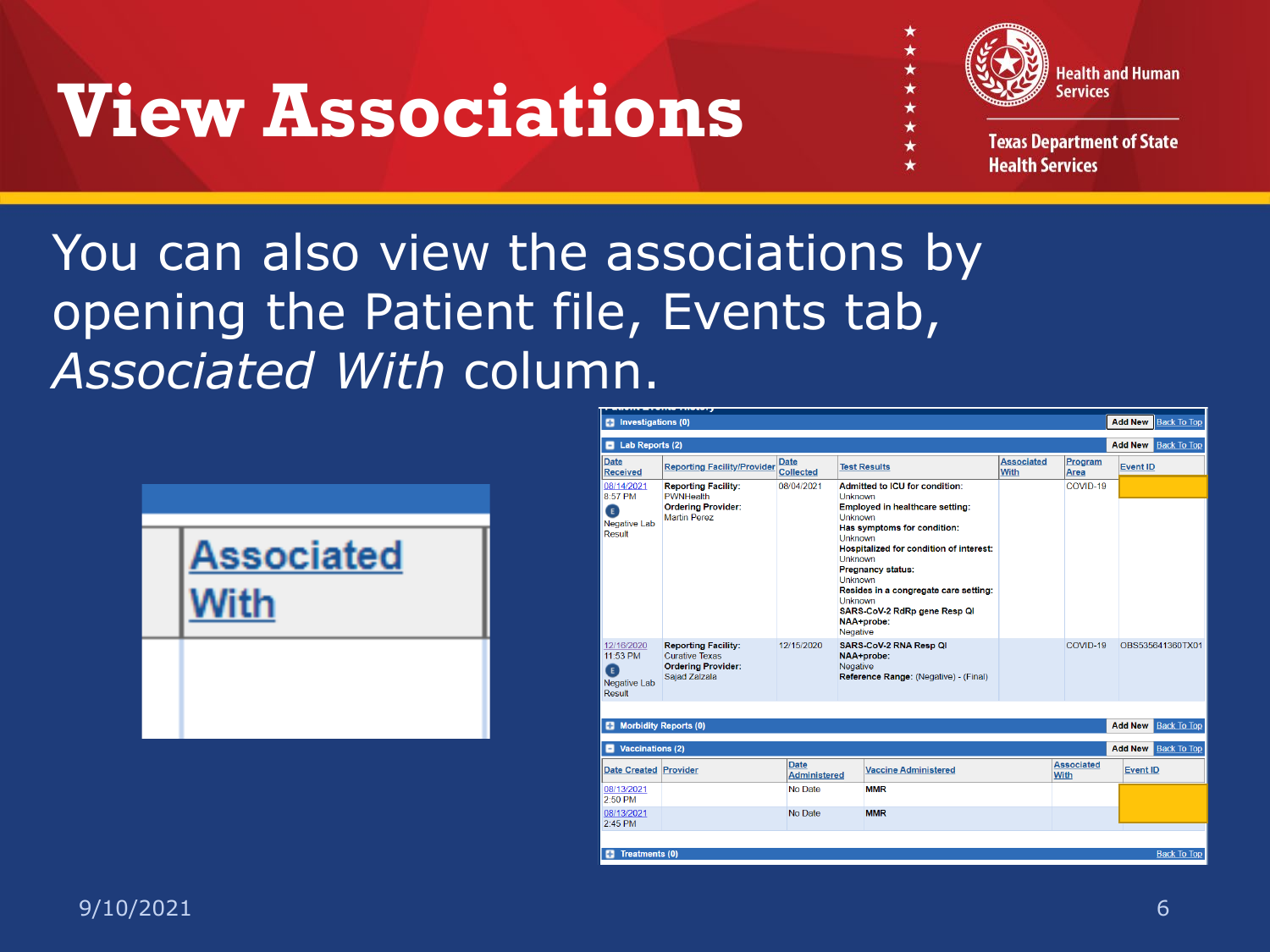# **Managing Associations from Investigation**



**Texas Department of State Health Services** 

If events are not associated appropriately, open the investigation and choose *Manage Associations*  from the View Investigation page.



All events in the patient record will be displayed. You can use the check boxes to indicate the events that should be associated with the investigation. Make sure to Submit to save.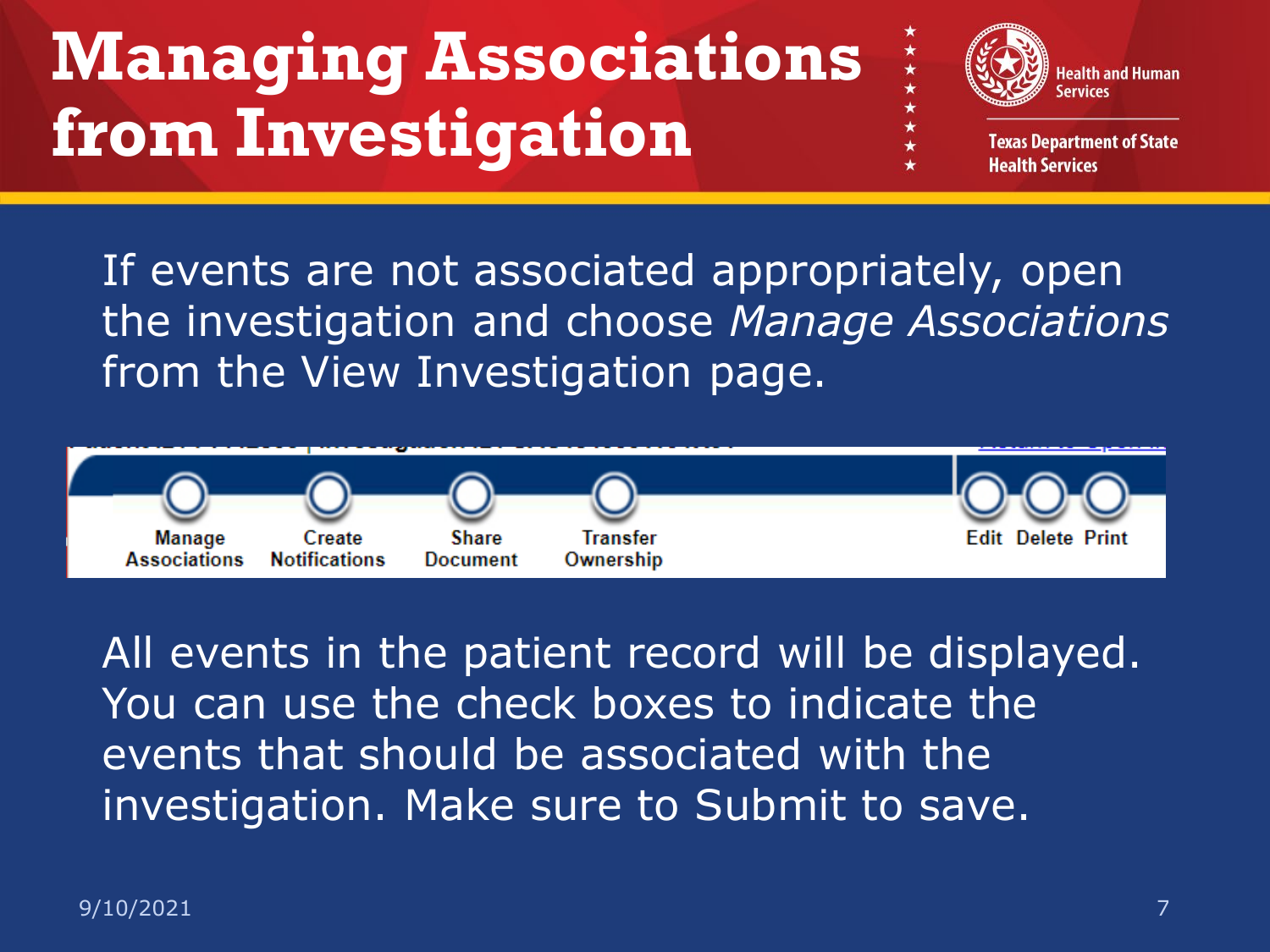# **Managing Associations from Lab Report**



**Texas Department of State Health Services** 

You can also manage the associations from the lab report by choosing *Associate Investigations*  from the View Lab Report page.

| Reviewed<br>viark | i ranster<br>)wnership | Edit | $D$ elete | treate<br>Investigation | <b>ASSOCIATE</b><br>Investigation | Print |
|-------------------|------------------------|------|-----------|-------------------------|-----------------------------------|-------|
|                   |                        |      |           |                         |                                   |       |